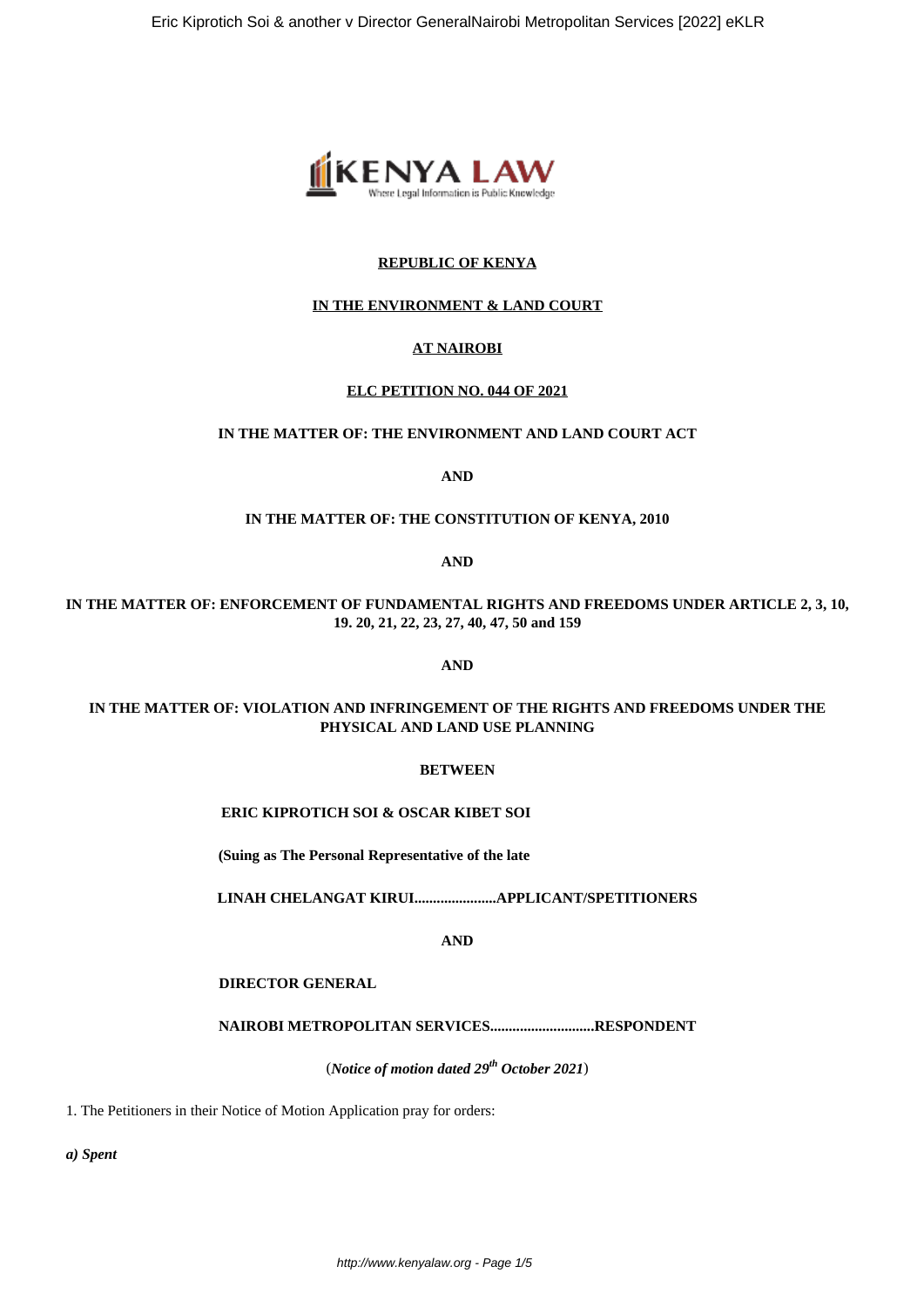*b) THAT Honourable Court be pleased to issue a temporary injunction restraining the Respondent by themselves, their agents, servants and or anybody under them from entering into trespassing and in any other way interfering with the Petitioners quiet possession and enjoyment of land parcels known as LR. No. 2327/28/1Original L.R No. 2327/28/2 pending hearing and determination of the Petition.*

*c) THAT this Honourable court be pleased issue an order allowing/ enabling the Petitioner to restore, reinstate the gate and perimeter wall that were partially demolished on land parcels known as LR. No. 2327/28/1Original L.R No. 2327/28/2 pending the hearing and determination of this Petition.*

*d) THAT this Honourable court be pleased to issue an order directing that the officer in charge Commanding Station, Hardy Police station enforce compliance of the Order.*

#### *e) THAT the costs of this Application be provided for.*

2. The Application is premised on the grounds on the face of the application and the affidavit of ERICK KIPROTICH SOI, one of the Petitioners.

3. The Petitioners are the administrators of the Estate of the late LINAH CHELANGAT KIRUI. The Petitioners' claim is that the deceased was the actual ostensible proprietor of a parcel of land known as L.R 2327/28/1 (originally known as L.R 2327/28/2) hereinafter referred to as the suit property by way of adverse possession. The Petitioners have indeed filed a claim for adverse possession over the said land via ELCOS No. 124 of 2020 which is still pending hearing and determination.

4. The Petitioners claim that the Respondent herein, the Director General Nairobi Metropolitan Services on or about 7<sup>th</sup> October 2021 irregularly, illegally and unprocedurally marked the suit property by placing an 'X' mark, indicating that it was targeted for demolition. Subsequently on 14<sup>th</sup> October 2021, the Petitioners were served with an enforcement notice by the Respondent requiring them to avail the development permission for verification and to remove an alleged illegal road barrier within 7 days.

5. The Petitioners being aggrieved by the enforcement notice lodged an appeal in accordance with the provisions of section 72 of the Physical and Land Use Planning Act. However, on 26<sup>th</sup> October 2021, the Respondent without any justifiable cause invaded and trespassed into the suit property and partially demolished a gate, a perimeter wall and a gate house. This was in spite of and before the appeal was heard and determined. The action by the Respondent has exposed the Petitioners to the risks of insecurity. The Respondent has threatened to go back to the suit property and continue with the illegal demolition. The Petitioners aver that the action by the Respondent amounts TO a violation of their rights under article 40 of the Constitution.

6. The Petitioners allege that the decision to demolish their property was instigated by the Respondents in the Land case ELCOS 124 of 2020, in order to circumvent the execution of the ruling issued on 22<sup>nd</sup> July 2021 by Hon. Lady Justice L. Komingoi and the subsequent orders issued on  $11<sup>th</sup>$  August 2021.

7. The actions by the Respondent in this Petition, the Director General Nairobi Metropolitan Services in cahoots with the Respondents in ELCOS 124/2021 prompted the Petitioners to file this Constitutional Petition and off course the application for an interlocutory injunction pending the hearing and determination of the main Petition.

8. The Petitioner's application is opposed by the Respondent by way of a replying affidavit sworn by one, Wilfred Masinde, the Director of Lands, Housing, Urban renewal, Urban Planning and Development at the Metropolitan Services.

9. In their response, the Respondent alleges that the Applicants have not made any application for any construction/building of any structure and none has been issued to them in the said area. If there were any structures erected, the same must be deemed unlawful for failing to obtain approvals from the relevant authorities.

10. The Respondent confirms that an enforcement notice was indeed issued pursuant to the provisions of section 72 of the Physical and Land Use Planning Act, 2019. Accordingly, this Court lacks jurisdiction.

11. The Respondent alleges that the application by the Petitioners is an attempt to legalize an otherwise illegal process through the Court.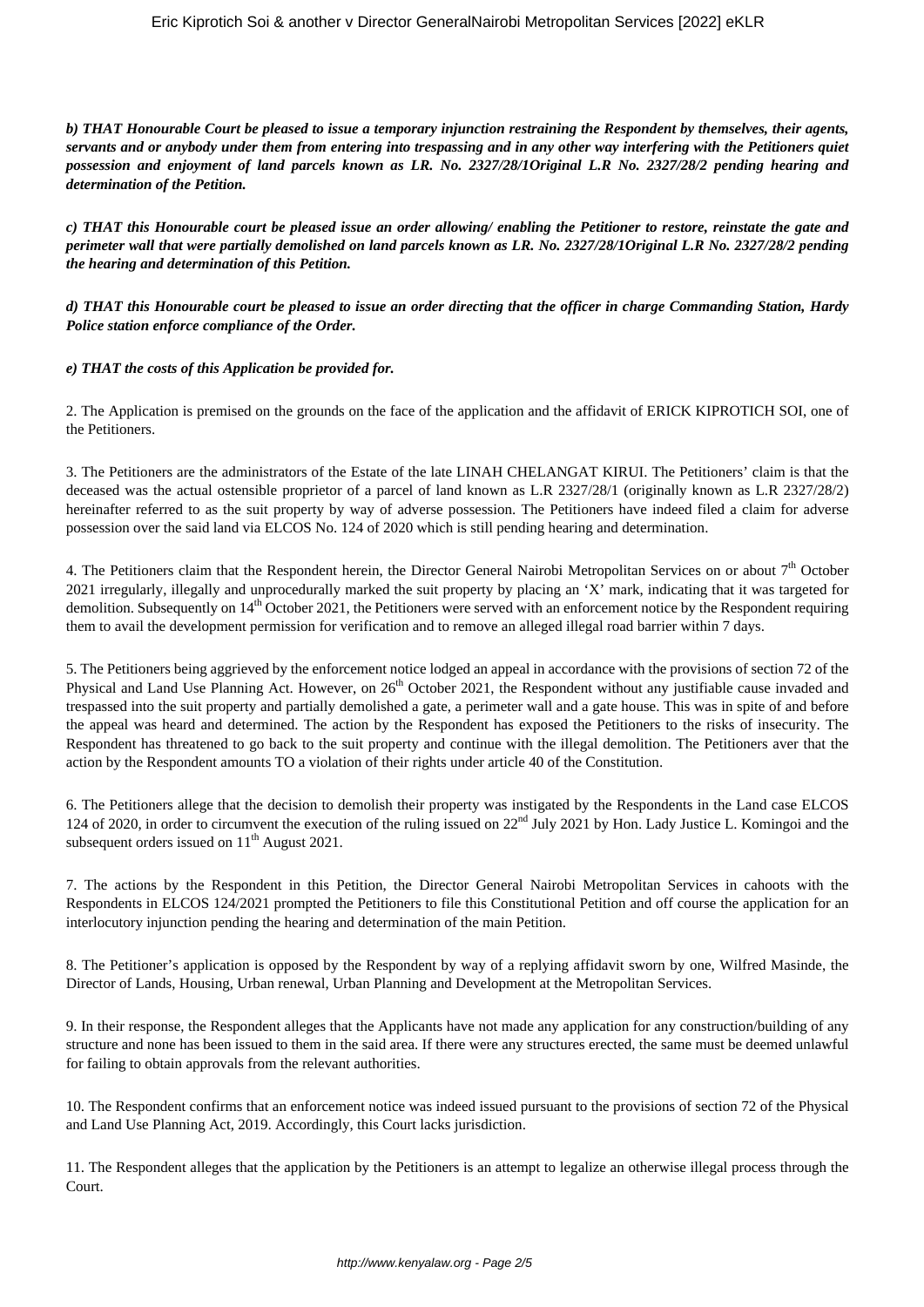#### **Directions by the Court.**

12. The Court directed that the Petitioner's application be canvassed by way of written submissions. The Petitioners have complied and filed their submissions. The Respondent did not file any submissions.

#### **Issues for Determination**

13. The Petition and the application by the Petitioners for an order of temporary injunction raises a number of pertinent issues which this Court must determine. This is so because the Petitioners in their pleadings have disclosed about the existence of another case ELCOS 124/2021 that is pending hearing and determination before this Court. By 'this Court', I mean the Nairobi Environment and Land Court. Further, an appeal lodged before the Nairobi City County Physical and land Use Planning Liaison Committee is yet to be heard and determined. The Respondent on the other hand, in his Replying affidavit has raised the issue of the jurisdiction of this Court in light of the provisions of section 72 of the Physical and Land Use Planning Act.

14. The issues arising in this Court's opinion are:-

## *a) Whether the Petitioners have exhausted the existing dispute resolution mechanisms before invoking the jurisdiction of this Court.*

b) *In view of the existence of the case ELCOS 124/2020, whether the petition offends the doctrine of Constitutional avoidance*.

15. These are issues which in this Court's opinion must be determined even before the merit of the application by the Petitioners is considered.

## **Analysis and Determination.**

## *A. Whether the Petitioners have exhausted the existing Dispute Resolution Mechanisms before invoking the Jurisdiction of the Court.*

16. The Petitioners in their petition aver that on  $14<sup>th</sup>$  October 2021, they were served with an enforcement notice by officers working under the office of the Respondent requiring them to avail the development permission for verification and to remove an alleged illegal road barrier. The Petitioners state that they were aggrieved by the said enforcement notice and therefore lodged an appeal before the Nairobi County Physical and Land Use Planning Liaison Committee. This appeal is still pending before that Committee.

17. Section 73(4) of the Physical and Land Use planning Act provides that any party who is aggrieved by the determination of the County Physical and Land Use Liaison Committee may appeal to the Court (read Environment and Land Court) only on a matter of law.

18. The law is therefore clear that this Court, on matters falling under the provisions of the Physical and Land Use planning Act, enjoys appellate jurisdiction and on matters of law only.

19. The Petitioners have not come to this Court by way of an appeal. What they have filed instead is a Constitutional Petition while the appeal before the Nairobi County Liaison Committee is still pending.

20. The doctrine of exhaustion was explained by the Court of Appeal in the case of **Geoffrey Muthiga Kabiru & 2 Others Vs Samuel Munga Henry & 1756 others (2015) eKLR**. The Court expressed itself as follows; -

## **"***It is imperative that where a dispute resolution mechanism exists outside Courts, the same be exhausted before the jurisdiction of the Courts is invoked".*

21. The Court upheld the doctrine as a sound one and expressed the view that Courts ought to be fora of last resort and not the first ports of call any time that a dispute arises.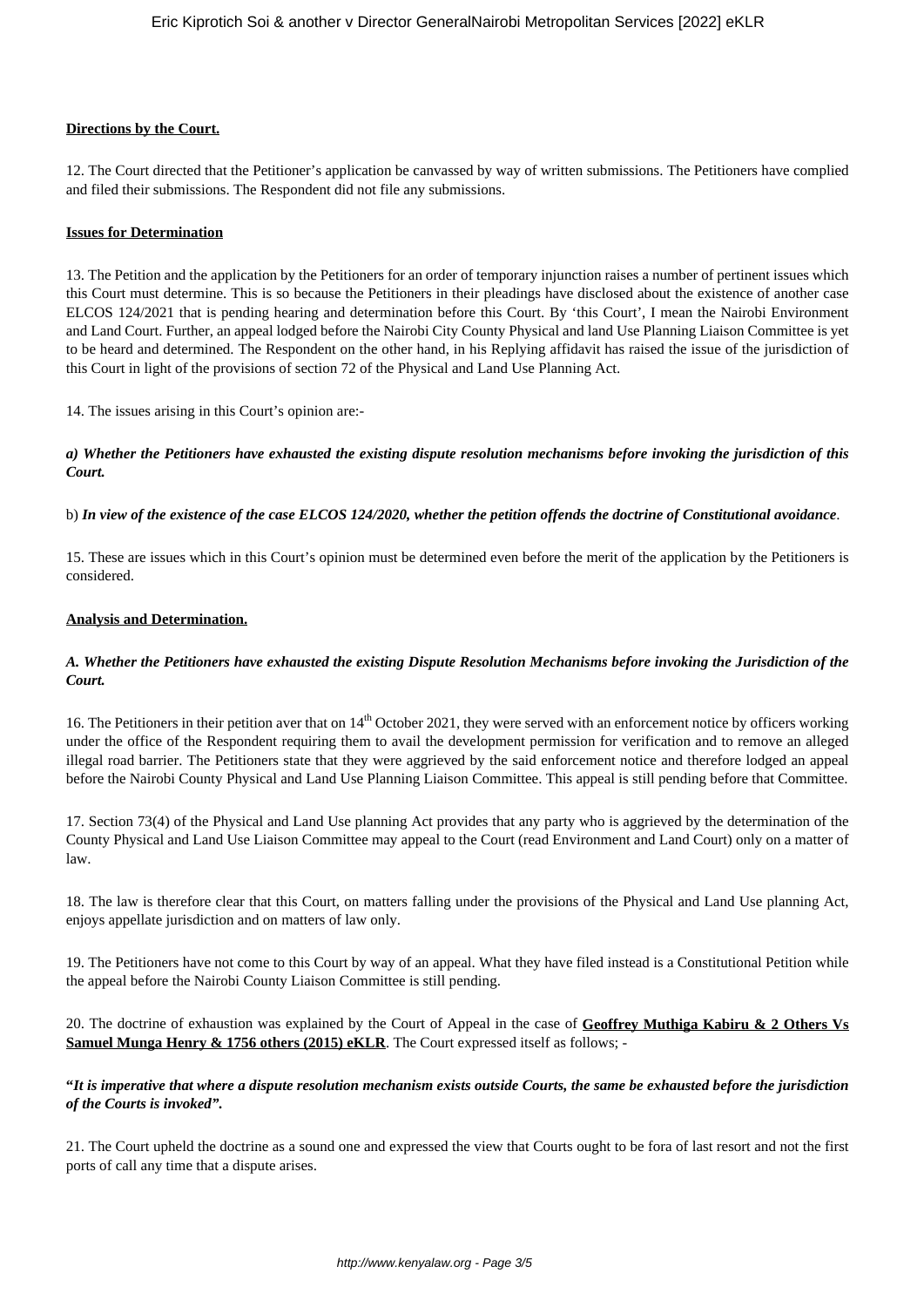22. In as far as the grievance against the enforcement notice is concerned, this Court doesn't have the jurisdiction to consider it in the first instance in accordance with the provisions of the Statute. The same ought to be heard and determined in accordance with the provisions of section 72(3) of the Physical and Land Use Planning Act. The attempt by the Petitioners to circumvent the law by clothing it 'in the Bill of Rights language' and filing a Constitutional Petition before exhausting the mechanism provided for under the Statute is nothing but an abuse of the process of Court and clearly a violation of the doctrine of exhaustion.

## *B. Whether the petition by the Petitioners offend the Doctrine of Constitutional Avoidance in view of the existence of ELCOS 124/2021.*

23. It is the petitioners case that the Respondents in ELCOS 124/2021 are using or colluding with the Respondent herein to frustrate the execution of orders issued by the Court in the said case (ELCOS 124/2021). This I must point out is a case pending before this Court. It is yet to be determined. Indeed the orders the Petitioners refer to were issued by Hon. Lady Justice L Komingoi, a Judge of the Environment and Land Court pursuant to an application by the Petitioners (who are the Plaintiffs in that case) for an order of temporary injunction against the Respondents 'restraining them whether by themselves, their agents and or servants from offering for sale, receiving monies or transferring, interfering or dealing with the property known as L R No. 2347/28/1 -original No. 2327/28/2, pending the hearing and determination of the suit'. The application is attached to the Petition as one of the exhibits.

*2*4. The question that the Court is faced with is why the Petitioners should not seek the orders they now seek through this petition in the case ELCOS 124/2021 that is pending before Court. The Court before which the case ELCOS 124/2021 is being heard is a Court of competent jurisdiction that has the power to grant any such orders as may be necessary to preserve the substratum of the suit pending the finalization of the case. There is no reason why the Respondent in this petition should not be joined as an interested party in ELCOS 124/2021 and be compelled by way of conservatory/injunctive orders from interfering with the subject matter of that suit.

25. The doctrine of Constitutional avoidance interrogates whether there are other ways that a dispute may be resolved outside a Constitutional petition. The supreme court of Kenya in *Communications Commission of Kenya and 5 Others Vs Royal Medical Services & 5 Others* held that the Principle of avoidance entails that a Court will not determine a constitutional issue when a matter may properly be determined on another basis.

26. In the case of **COD & another Vs Nairobi City Water & Sewerage Company Petition 419 of 2015 (2015) eKLR,** the Court held that the constitution cannot be used as a general substitute for normal procedures. The mere allegation that a human right has been contravened is not itself sufficient to entitle the Applicant to invoke the jurisdiction of the Court under article 163. The Court sitting as a constitutional Court must through the doctrine of avoidance steer clear of determining disputes as if there were constitutional questions being raised.

27. The dispute in this petition from the above analysis is one that can and should in fact be resolved through the case already pending in Court that is ELCOS 124 of 2021 which is in relation to the same parcel of land.

28. The Court's finding therefore is that the petition violates the doctrine of Constitutional avoidance and amounts to an abuse of the process of Court.

# *Conclusion.*

29. In summary, the Court makes the following findings:-

a) That the petition by the Petitioners herein violates the doctrine of exhaustion and amounts to an abuse of the process of Court in view of the provisions of Section 72(4) of the Physical and Land Use Planning Act.

b) The petition by the Petitioners herein violates the doctrine of Constitutional avoidance in view of the existence of ELCOS 124 of 2020 and is therefore an abuse of the process of Court.

30. Accordingly, this Court, exercising its inherent powers under the provisions of rule 3(8) of the Constitution of Kenya (Protection of Rights & Fundamental Freedoms) Practice and Procedure Rules, 2013; in order to prevent abuse of the process of Court, orders that the Notice of Motion application dated  $29<sup>th</sup>$  October 2021 and the entire Petition dated  $29<sup>th</sup>$  October 2021 be and are hereby